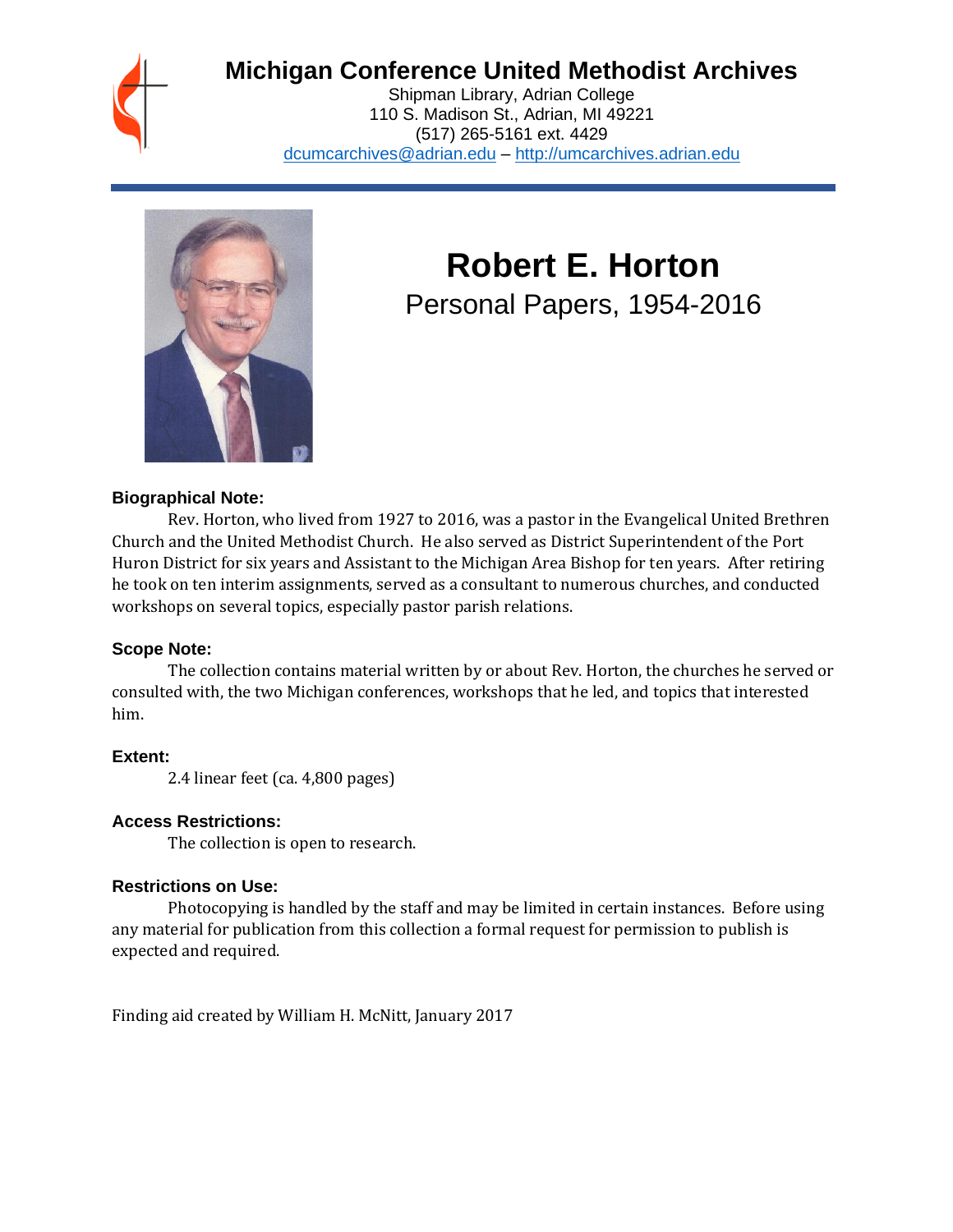### **Appointments List**

- 1953-1955: Boaz EUB (Wisconsin)
- 1955-1957: Berrien Springs EUB
- 1957-1965: Grand Rapids Wyoming Park EUB (name changed in 1962 to Wyoming Wyoming Park)
- 1965-1968: Detroit Trinity EUB
- 1968-1971: Detroit Trinity
- 1971-1977: Utica
- 1977-1983: Superintendent, Port Huron District
- 1983-1993: Assistant to the Bishop, Michigan Area
- 1993-2017: Retired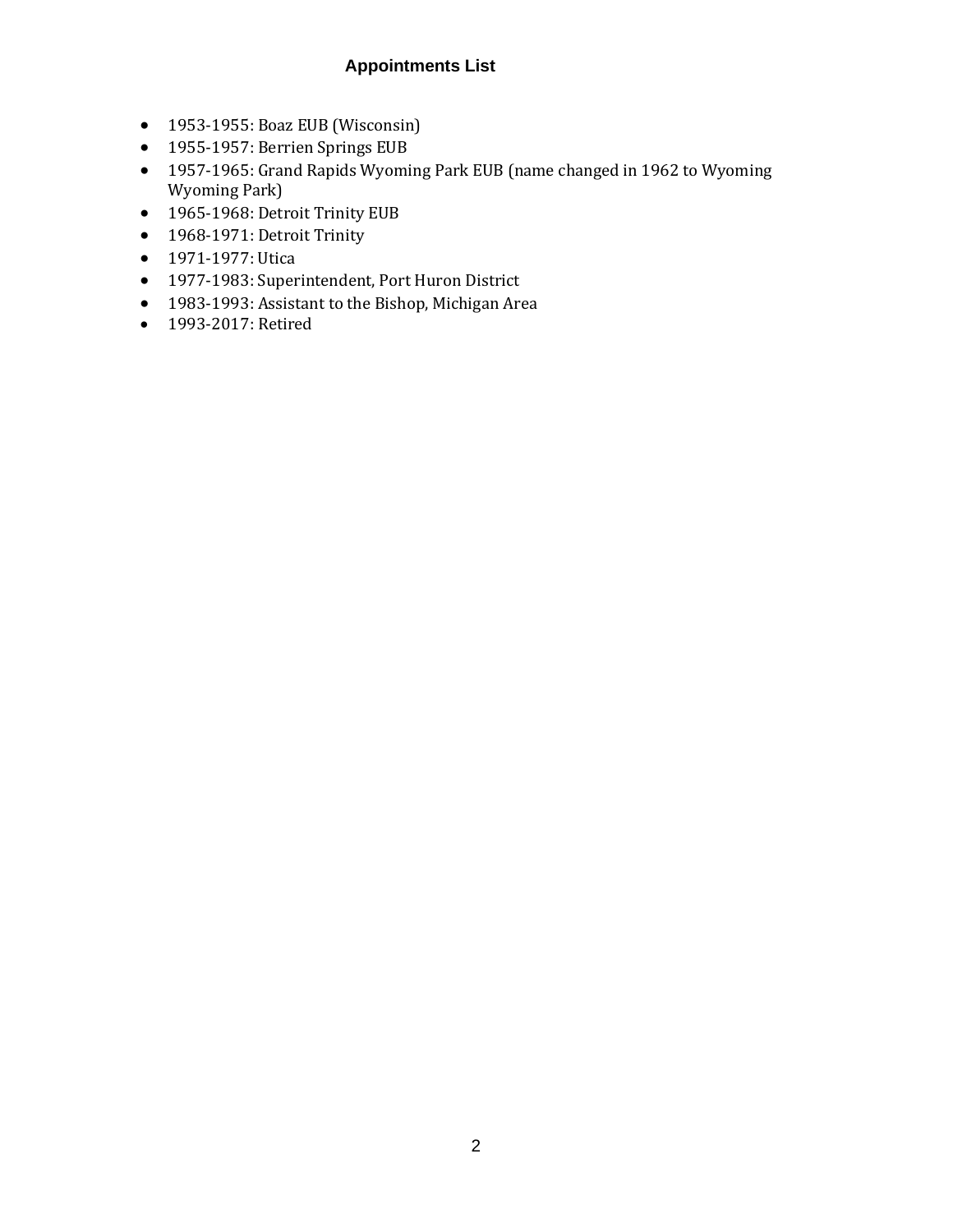### **Contents List**

#### **Container Contents**

#### **Box 1 Personal Papers**

- Administrative Council Workshop Central District, 2004
- Albion District Interim Superintendent, 1997
- Assistants to the Bishops Meetings, 1986-1996
- Baptism
- Cabinet Reports to the Detroit Annual Conference, 1982-1983
- Clergy Stress/Burnout
- Conflict Management Seminars (2 folders)
- Craig, Judith (Bishop), 1985-2000
- Detroit Annual Conference
	- o Meetings
		- **•** 1969
		- 2012
	- o Ministerial Appointments, 1992-2012
- Detroit Annual Conference and West Michigan Annual Conference Special Sessions on Forming the Great Lakes Conference, 2008
- Detroit Conference
	- o Guidelines for Clergy Compensation, 2009

#### **Box 2 Personal Papers**

- Detroit Conference
	- o Directory
		- 1976
		- 2000
	- o Email Directory, 1998
- District Superintendents' Report to Annual Conference, 1973 and 1981
- Emmaus Talks
- Evaluation of Preachers, 1980-1982
- Evangelical United Brethren
	- o Clergy Reunions, 1999-2007
	- o General Conference in Grand Rapids, 1962
	- o History
- Future
- General Conference Delegate Elections, 1992-2012
- Gospel of John
- Grand Rapids District Directory, 2014-2015
- Homosexuality
- Horton, Bea Conference Memoir, 2014
- Horton, Robert
	- o Appraisal of Work as District Superintendent
	- o Articles By, 1974-2009
	- o Biographical Information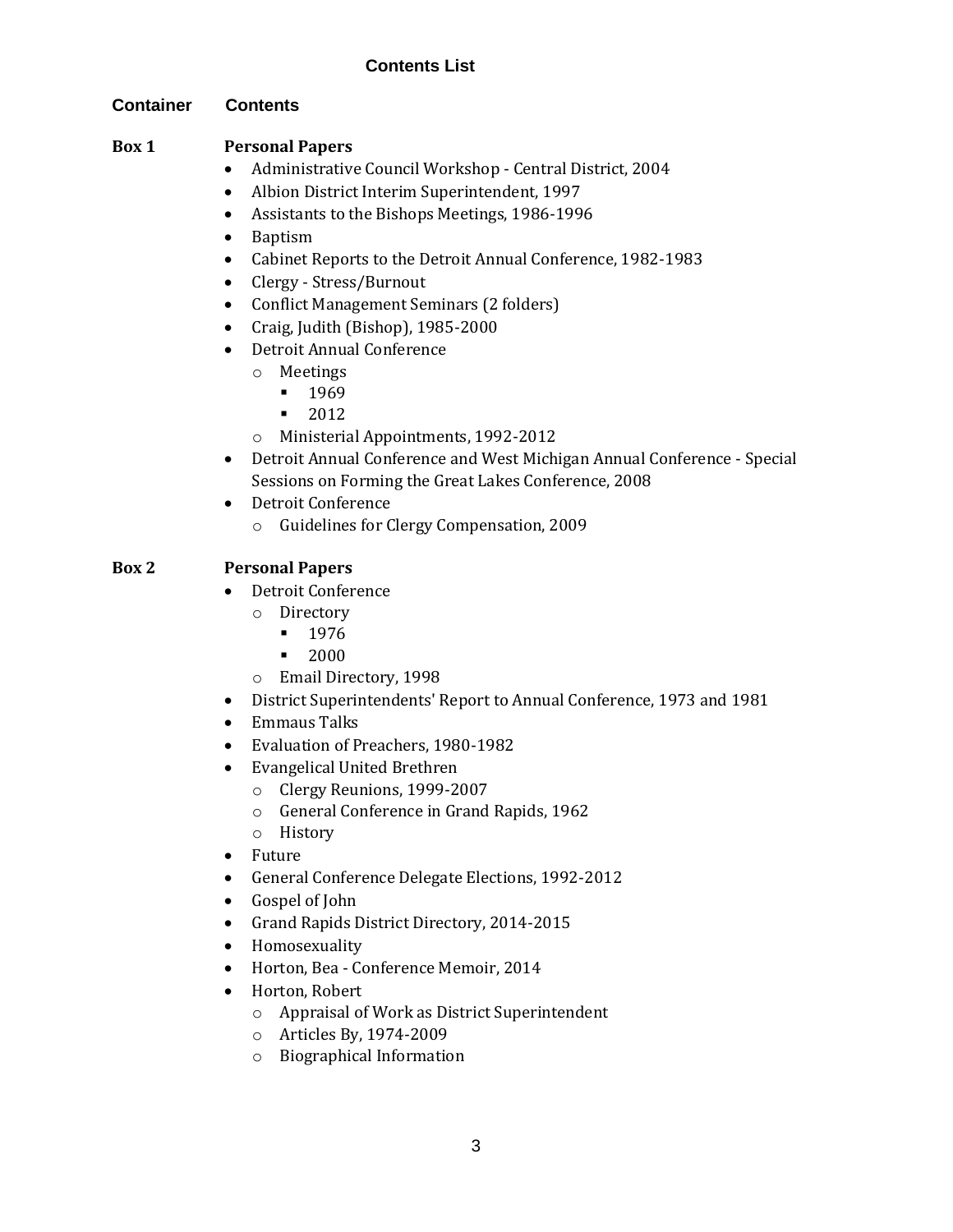### **Contents List**

#### **Container Contents**

### **Box 3 Personal Papers**

- Horton, Robert
	- o News Clippings
	- o Notes for Talks on Church Union, 1968-1971
	- o Photographs
	- o Reports to Church Conferences, 1995-2002
- Horton, Robert and Bea Work as Clark Retirement Community Volunteers
- Local Churches
	- o Boaz (Wisconsin) EUB, 1954-1955
	- o Carlisle UMC Directory, 2005
	- o Carson City UMC, 1999-2003 (3 folders)
	- o Detroit Trinity EUB/UMC
		- 1967-1971
		- Confirmation Class Photographs, 1966-1971
	- o Grand Rapids Faith UMC Stewardship Campaign, 2004

### **Box 4 Personal Papers**

- Local Churches
	- o Grand Rapids St. Paul's UMC, 2010 (3 folders)
	- o Grand Rapids Trinity UMC
		- 2007-2016
		- Annual Church Conferences, 2008, 2011, and 2013
		- Strategic Planning, 2004-2005
	- o Hesperia/Ferry UMC Pastor Parish Relations Committee Consultation, 1999
	- o Kalkaska UMC Pastor Parish Relations Committee Consultation, 1998
	- o Maple Hill UMC, 1975-1986
	- o Napoleon UMC Pastor Parish Relations Committee Workshop, 2004
	- o Ovid United Church Pastor Parish Relations Committee Consultation, 1997
	- o Pierson Heritage UMC Pastor Parish Relations Committee Workshop, 2003
	- o Reed City UMC
	- o Saint Louis First UMC Stewardship Campaign, 2000
	- o Six Lakes New Life UMC Mortgage Burning, 2010

#### **Box 5 Personal Papers**

- Local Churches
	- o Utica UMC
		- 1973-1977 and 1998
		- Confirmation Class Photographs, 1972-1976
		- Directories, 1973-1977
	- o Vergennes UMC
		- Administrative Board, 2007
		- Consultations, 2008-2010
		- General, 2007
		- Lay Personnel, 2007